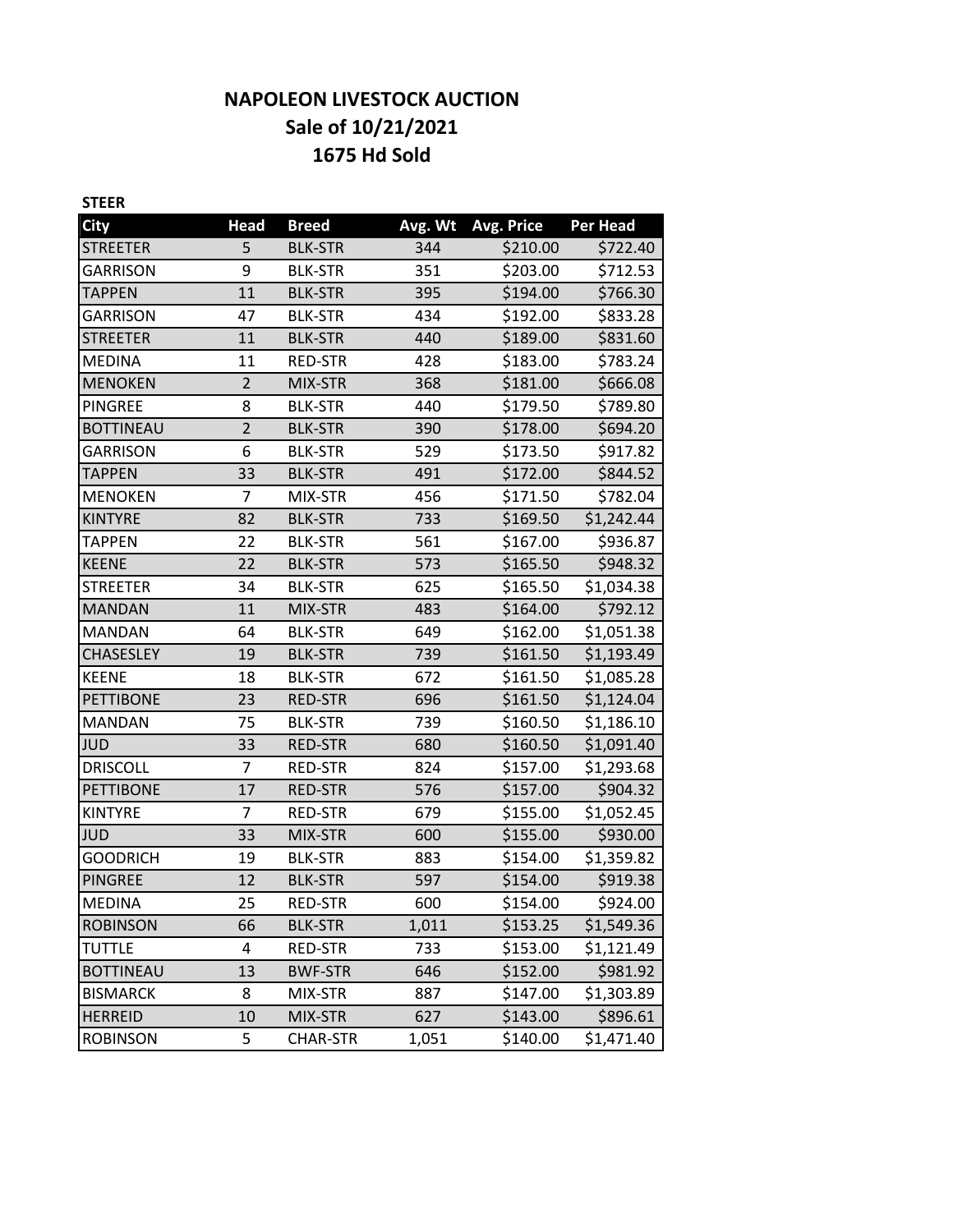### **HEIFER**

| <b>City</b>      | Head | <b>Breed</b>   | Avg. Wt | Avg. Price | Per Head   |
|------------------|------|----------------|---------|------------|------------|
| <b>GARRISON</b>  | 17   | <b>BLK-HFR</b> | 344     | \$175.00   | \$602.00   |
| <b>GARRISON</b>  | 30   | <b>BLK-HFR</b> | 418     | \$160.00   | \$668.80   |
| <b>TAPPEN</b>    | 20   | <b>BLK-HFR</b> | 421     | \$156.50   | \$658.87   |
| <b>KEENE</b>     | 5    | <b>BLK-HFR</b> | 457     | \$155.00   | \$708.35   |
| <b>PETTIBONE</b> | 7    | <b>RED-HFR</b> | 458     | \$154.50   | \$707.61   |
| <b>WISHEK</b>    | 15   | <b>BLK-HFR</b> | 759     | \$144.00   | \$1,092.96 |
| <b>LINTON</b>    | 6    | <b>BLK-HFR</b> | 737     | \$144.00   | \$1,061.28 |
| <b>MEDINA</b>    | 12   | <b>RED-HFR</b> | 538     | \$143.00   | \$769.34   |
| <b>JUD</b>       | 16   | <b>RED-HFR</b> | 552     | \$140.50   | \$775.56   |
| <b>KINTYRE</b>   | 11   | <b>RED-HFR</b> | 594     | \$140.00   | \$831.60   |
| <b>BOWDON</b>    | 20   | MIX-HFR        | 931     | \$139.00   | \$1,294.09 |
| <b>STREETER</b>  | 27   | <b>BLK-HFR</b> | 593     | \$138.00   | \$818.34   |
| <b>GOODRICH</b>  | 10   | <b>BLK-HFR</b> | 846     | \$137.00   | \$1,159.02 |
| <b>BISMARCK</b>  | 7    | <b>BLK-HFR</b> | 738     | \$136.00   | \$1,003.68 |
| <b>MENOKEN</b>   | 5    | <b>HRF-HFR</b> | 1,075   | \$115.00   | \$1,236.25 |

## **COW**

| City              | <b>Head</b>    | <b>Breed</b>       | Avg. Wt | <b>Avg. Price</b> | Per Head   |
|-------------------|----------------|--------------------|---------|-------------------|------------|
| <b>NAPOLEON</b>   | 1              | <b>BWF-COW</b>     | 2,060   | \$77.75           | \$1,601.65 |
| <b>BALDWIN</b>    | $\mathbf{1}$   | RED-COW            | 815     | \$75.00           | \$611.25   |
| <b>NAPOLEON</b>   | $\mathbf{1}$   | MIX-COW            | 1,630   | \$74.50           | \$1,214.35 |
| <b>NAPOLEON</b>   | $\overline{7}$ | <b>BLK-COW</b>     | 1,544   | \$74.25           | \$1,146.42 |
| <b>WASHBURN</b>   | $\mathbf{1}$   | <b>BWF-COW</b>     | 1,575   | \$71.00           | \$1,118.25 |
| <b>WASHBURN</b>   | 3              | <b>RWF-COW</b>     | 1,042   | \$71.00           | \$739.82   |
| <b>STREETER</b>   | $\overline{2}$ | RED-COW            | 1,100   | \$71.00           | \$781.00   |
| <b>CHASESLEY</b>  | 1              | <b>BLK-COW</b>     | 1,695   | \$71.00           | \$1,203.45 |
| <b>STEELE</b>     | $\mathbf{1}$   | <b>BLK-COW</b>     | 1,225   | \$70.00           | \$857.50   |
| WASHBURN          | 4              | RWF-COW            | 1,039   | \$69.50           | \$722.11   |
| <b>DRISCOLL</b>   | $\mathbf{1}$   | <b>BLK-COW</b>     | 1,620   | \$69.50           | \$1,125.90 |
| <b>KINTYRE</b>    | $\mathbf{1}$   | RED-COW            | 1,630   | \$69.50           | \$1,132.85 |
| <b>NAPOLEON</b>   | $\mathbf{1}$   | RED-COW            | 1,390   | \$69.00           | \$959.10   |
| <b>BISMARCK</b>   | $\mathbf{1}$   | <b>BLK-COW</b>     | 1,525   | \$69.00           | \$1,052.25 |
| <b>HURDSFIELD</b> | $\mathbf{1}$   | <b>BLK-COW</b>     | 1,460   | \$69.00           | \$1,007.40 |
| <b>PINGREE</b>    | 1              | <b>BLK-COW</b>     | 1,400   | \$68.00           | \$952.00   |
| <b>WASHBURN</b>   | $\overline{2}$ | <b>BWF-COW</b>     | 1,488   | \$68.00           | \$1,011.84 |
| <b>HURDSFIELD</b> | $\overline{1}$ | RED-COW            | 1,900   | \$68.00           | \$1,292.00 |
| <b>WING</b>       | 5              | <b>BLK/BWF-COV</b> | 1,258   | \$65.00           | \$817.70   |
| <b>KINTYRE</b>    | $\overline{1}$ | RED-COW            | 1,590   | \$65.00           | \$1,033.50 |
| <b>PINGREE</b>    | $\overline{1}$ | <b>BLK-COW</b>     | 1,285   | \$64.50           | \$828.83   |
| <b>LINTON</b>     | $\mathbf{1}$   | RED-COW            | 1,915   | \$64.50           | \$1,235.18 |
| <b>WASHBURN</b>   | 4              | <b>BLK-COW</b>     | 1,241   | \$64.00           | \$794.24   |
| <b>BISMARCK</b>   | 5              | RED-COW            | 1,501   | \$62.75           | \$941.88   |
| <b>WASHBURN</b>   | 3              | <b>BWF-COW</b>     | 1,375   | \$57.00           | \$783.75   |
| <b>BALDWIN</b>    | $\overline{1}$ | RWF-COW            | 1,500   | \$56.50           | \$847.50   |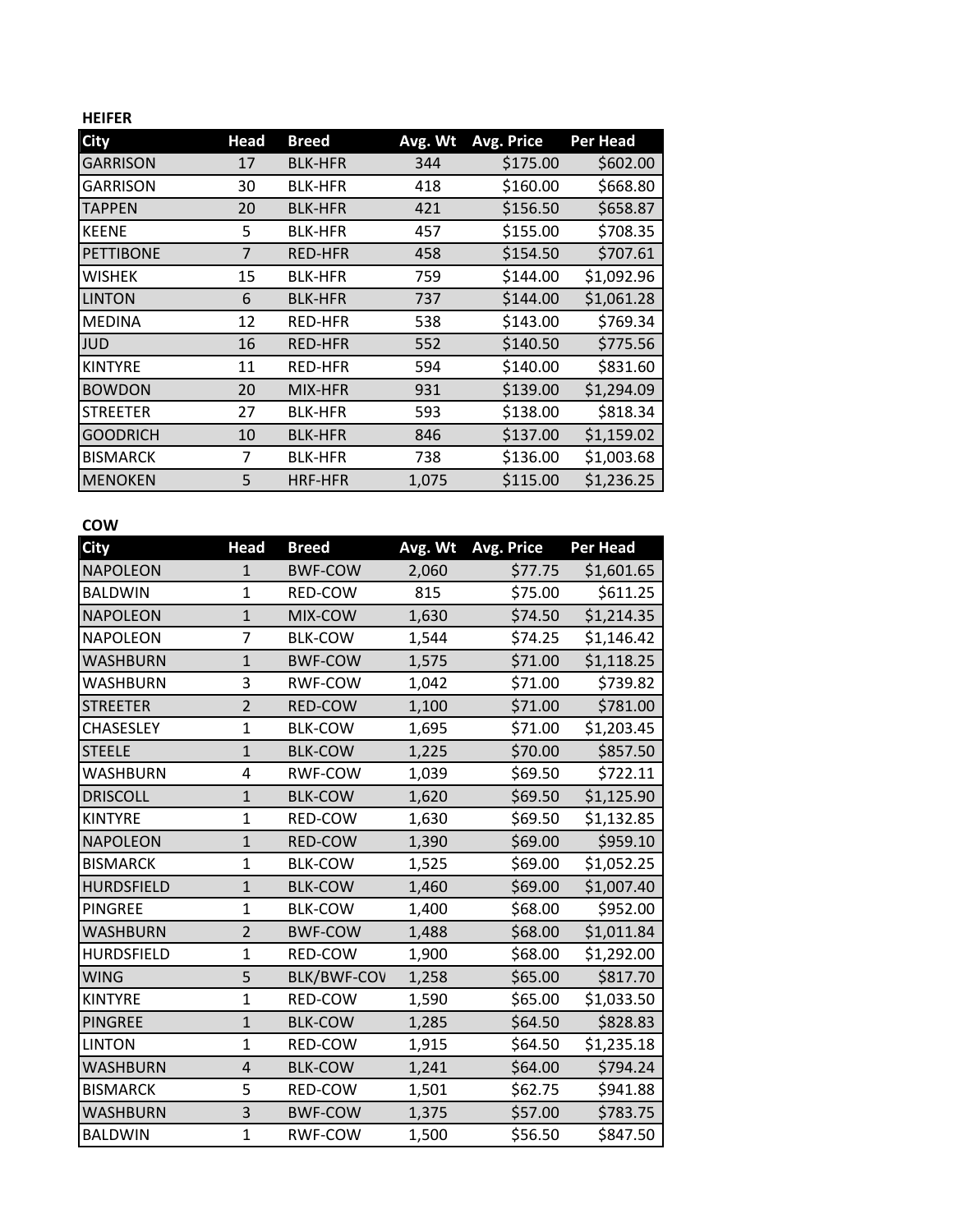#### **BULL**

| <b>City</b>     | <b>Head</b>  | <b>Breed</b>    | Avg. Wt | Avg. Price | Per Head   |
|-----------------|--------------|-----------------|---------|------------|------------|
| <b>NAPOLEON</b> | 2            | <b>BLK-BULL</b> | 1,063   | \$104.00   | \$1,105.52 |
| TAPPEN          | 1            | <b>RED-BULL</b> | 1,185   | \$88.00    | \$1,042.80 |
| <b>DAWSON</b>   | $\mathbf{1}$ | <b>BLK-BULL</b> | 1,990   | \$87.50    | \$1,741.25 |
| <b>DAWSON</b>   | 1            | <b>RED-BULL</b> | 1,735   | \$87.50    | \$1,518.13 |
| <b>DRISCOLL</b> | $\mathbf{1}$ | <b>RED-BULL</b> | 2,440   | \$86.50    | \$2,110.60 |
| <b>LEHR</b>     | 1            | <b>BLK-BULL</b> | 1,755   | \$86.00    | \$1,509.30 |
| <b>KINTYRE</b>  | 1            | <b>BLK-BULL</b> | 1,950   | \$86.00    | \$1,677.00 |
| <b>BOWDON</b>   | 1            | <b>RED-BULL</b> | 1,820   | \$85.50    | \$1,556.10 |
| <b>MEDINA</b>   | $\mathbf{1}$ | <b>RED-BULL</b> | 1,920   | \$84.50    | \$1,622.40 |
| <b>DRISCOLL</b> | $\mathbf{1}$ | RED-BULL        | 2,025   | \$84.00    | \$1,701.00 |
| <b>TAPPEN</b>   | $\mathbf{1}$ | <b>RED-BULL</b> | 2,035   | \$84.00    | \$1,709.40 |
| <b>TUTTLE</b>   | 1            | <b>RED-BULL</b> | 1,925   | \$83.50    | \$1,607.38 |
| <b>LEHR</b>     | $\mathbf{1}$ | <b>BLK-BULL</b> | 1,700   | \$83.00    | \$1,411.00 |
| <b>TAPPEN</b>   | $\mathbf{1}$ | <b>BLK-BULL</b> | 2,050   | \$82.50    | \$1,691.25 |
| <b>ROBINSON</b> | 1            | <b>BLK-BULL</b> | 1,420   | \$82.00    | \$1,164.40 |
| <b>MEDINA</b>   | 1            | <b>RED-BULL</b> | 2,100   | \$76.50    | \$1,606.50 |



Napoleon Livestock Auction - Napoleon, ND AMS Livestock, Poultry, & Grain Market News North Dakota Dept of Ag Mrkt News

Thu Oct 21, 2021

Email us with accessibility issues with this report.

Livestock Weighted Average Report for 10/21/2021 - Final

|                        | <b>This Week</b> | Last Reported<br>9/9/2021 | Last Year  |
|------------------------|------------------|---------------------------|------------|
| <b>Total Receipts:</b> | 1,286            | 1,195                     |            |
| <b>Feeder Cattle:</b>  | 1,286(100.0%)    | 1,195(100.0%)             | $O(0.0\%)$ |

No recent price comparison available. Good buyer demand for feeders that are mostly coming right off grass. Flesh condition light to<br>moderate. Supply included: 100% Feeder Cattle (71% Steers, 28% Heifers, 1% Bulls). Feeder

#### FEEDER CATTLE

 $\sf 5$ 

1051

|                | STEERS - Medium and Large 1 (Per Cwt / Actual Wt)   |        |                    |                  |
|----------------|-----------------------------------------------------|--------|--------------------|------------------|
| Head           | <b>Wt Range</b>                                     | Avg Wt | <b>Price Range</b> | <b>Avg Price</b> |
| 5              | 344                                                 | 344    | 210.00             | 210.00           |
| 20             | 351-395                                             | 375    | 194.00-203.00      | 197.79           |
| 78             | 428-440                                             | 435    | 179.50-192.00      | 188.91           |
| 51             | 456-491                                             | 484    | 164.00-172.00      | 170.22           |
| 20             | 509-529                                             | 515    | 169.50-173.50      | 170.73           |
| 73             | 561-597                                             | 574    | 154.00-167.00      | 161.99           |
| 169            | 600-649                                             | 627    | 152.00-165.50      | 159.47           |
| 81             | 672-696                                             | 683    | 155.00-161.50      | 160.54           |
| 176            | 733-739                                             | 736    | 160.50-169.50      | 164.78           |
| $\overline{7}$ | 824                                                 | 824    | 157.00             | 157.00           |
| 27             | 883-887                                             | 884    | 147.00-154.00      | 151.92           |
|                |                                                     |        |                    |                  |
|                | STEERS - Medium and Large 1-2 (Per Cwt / Actual Wt) |        |                    |                  |
| Head           | <b>Wt Range</b>                                     | Avg Wt | <b>Price Range</b> | <b>Avg Price</b> |
| 5              | 537                                                 | 537    | 152.00             | 152.00           |
| 5              | 695                                                 | 695    | 144.00             | 144.00           |
| 6              | 719                                                 | 719    | 140.00             | 140.00           |
|                |                                                     |        |                    |                  |
|                | STEERS - Large 1 (Per Cwt / Actual Wt)              |        |                    |                  |
| Head           | <b>Wt Range</b>                                     | Avg Wt | <b>Price Range</b> | <b>Avg Price</b> |
| 66             | 1011                                                | 1011   | 153.25             | 153.25           |

1051

140.00

140.00